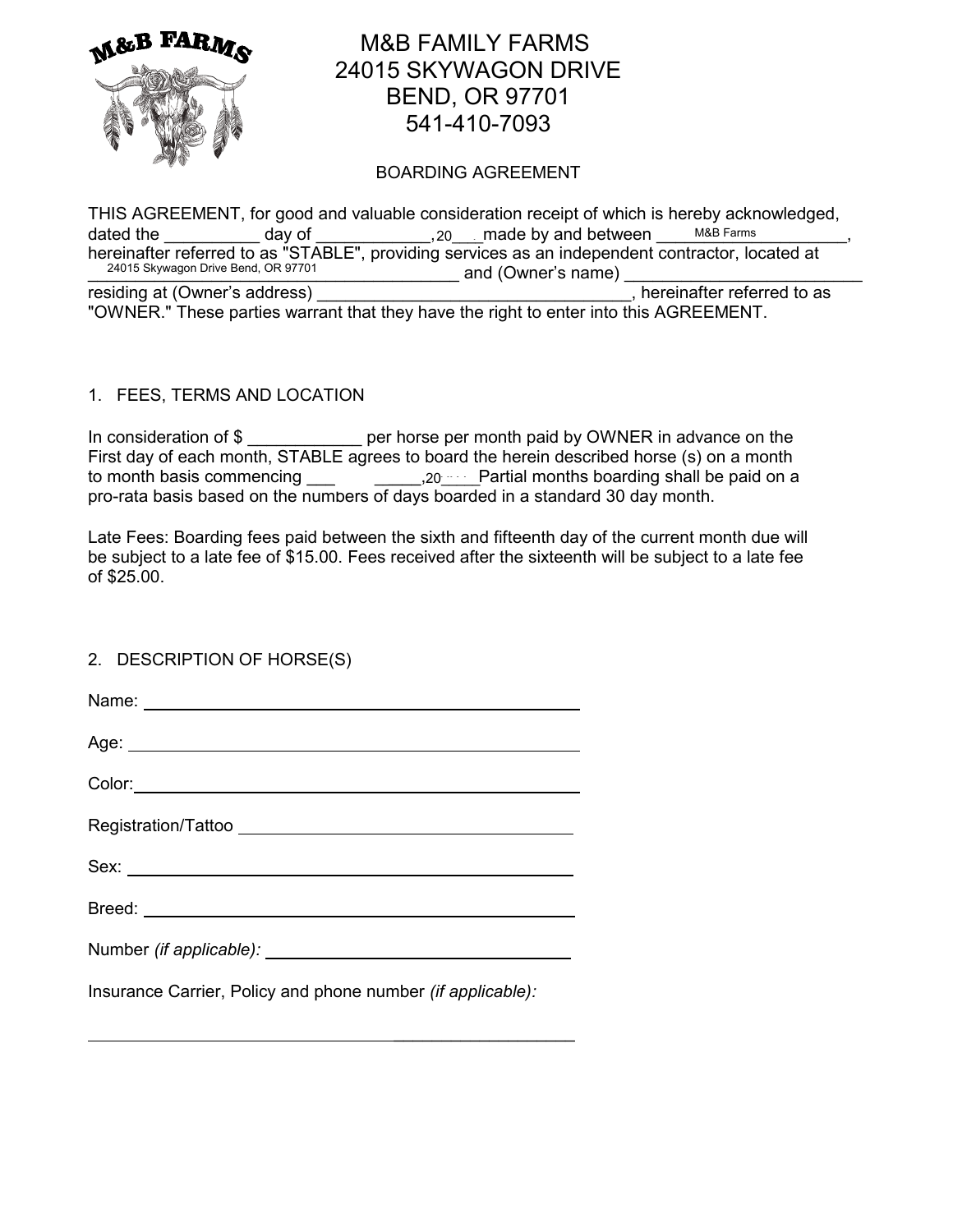## 3. FEED AND FACILITIES

STABLE agrees to provide the following, in addition to normal and reasonable care and handling to maintain the health and well being of the horse (s).

\_\_\_\_\_\_\_\_\_\_\_\_\_\_\_\_\_\_\_\_\_\_\_\_\_\_\_\_\_\_\_\_\_\_\_\_\_\_\_\_\_\_\_\_\_\_\_\_\_\_\_\_\_\_\_\_\_\_\_\_\_\_\_\_\_\_\_\_\_

\_\_\_\_\_\_\_\_\_\_\_\_\_\_\_\_\_\_\_\_\_\_\_\_\_\_\_\_\_\_\_\_\_\_\_\_\_\_\_\_\_\_\_\_\_\_\_\_\_\_\_\_\_\_\_\_\_\_\_\_\_\_\_\_\_\_\_\_\_

\_\_\_\_\_\_\_\_\_\_\_\_\_\_\_\_\_\_\_\_\_\_\_\_\_\_\_\_\_\_\_\_\_\_\_\_\_\_\_\_\_\_\_\_\_\_\_\_\_\_\_\_\_\_\_\_\_\_\_\_\_\_\_\_\_\_\_\_\_

## 4. VACCINATIONS

Upon arrival of horse to STABLE proof of current tetanus, sleeping sickness, and influenza vaccinations is required.

Proof of Tetanus and sleeping sickness vaccines are required once yearly and influenza twice yearly.

A negative current Coggins test is required for all horses arriving from out of state

## 5. RISK OF LOSS

During the time that the horse (s) is/are in the custody of STABLE, STABLE shall *not* be liable for any sickness, disease, theft, death or injury which may be suffered by the horse. This includes, but is not limited to, any personal injury or disability the horse may receive while of STABLE's premises. OWNER fully understands and hereby acknowledges that STABLE does not carry any insurance on any horse s) not owned by STABLE, including, but not limited to, such insurance for boarding or any other purposes, for which the horse(s) is/are covered under any public liability, accidental injury, theft or equine mortality insurance, and that all risks relating to boarding of horse (s), or for any other reason, for which the horse (s) is/are in the possession of STABLE, *are to be borne by OWNER*.

## 6. HOLD HARMLESS

OWNER agrees to hold STABLE harmless from any claim resulting from damage or injury caused by said horse, OWNER or his guests and invitees, to anyone, including but not limited to legal fees and/or expenses incurred by STABLE in defense of such claims.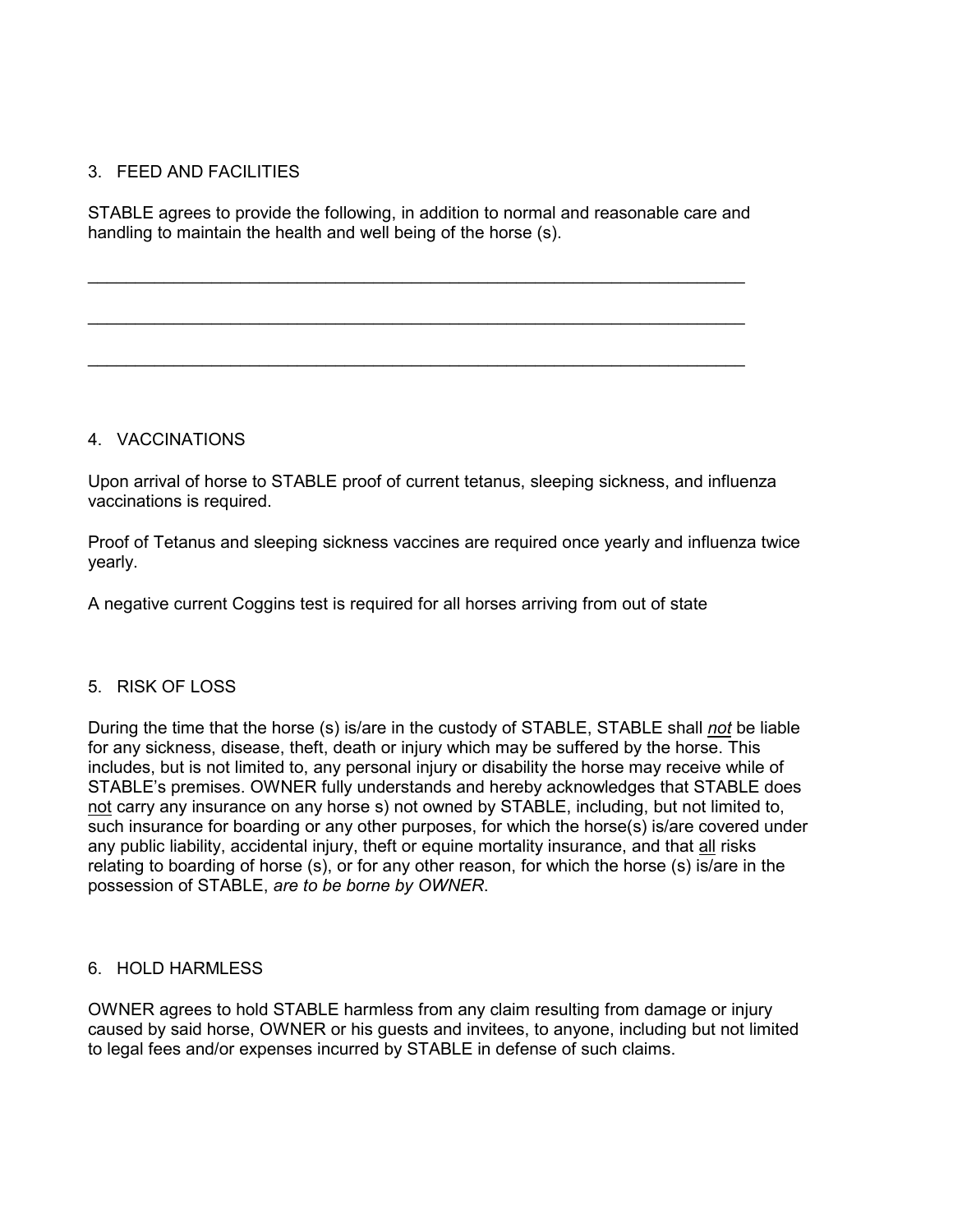## 7. LIABILITY INSURANCE

OWNER warrants that he/she presently carries in full force and effect, and throughout the period of this AGREEMENT shall continue to carry and maintain in full force and effect, liability insurance protecting OWNER and STABLE from any and all claim (s) arising out of or relating to this AGREEMENT.

## 8. EMERGENCY CARE

STABLE agrees to attempt to contact OWNER, at the following emergency telephone number (\_\_\_\_\_\_\_\_\_\_\_\_\_\_\_\_), should STABLE feel that medical treatment is needed for said horse (s), provided however, that in the event the STABLE is unable to so contact OWNER within a reasonable time, which time shall be judged and determined solely by STABLE, STABLE is then hereby authorized to secure emergency veterinary care and/or blacksmith care, and by any licensed providers of such care who are selected by STABLE, as STABLE determines is required for the health and well-being of said horse (s). The cost of such care secured shall be due and payable by OWNER within fifteen days from the date OWNER receives notice thereof, provided however, that STABLE is authorized to arrange direct billing by said care provider to the OWNER.

## 9. STABLE RULES

Owner hereby acknowledges receipt and understanding of the current STABLE Rules, which are incorporated by reference in full, as if fully set forth herein. OWNER agrees he/she and his/her guests and invitees will be bound and abide by these Rules, and accepts responsibility for the conduct of his guests and invitees according to these Rules. OWNER acknowledges the Rules include but are not limited to:

\_\_\_\_\_\_\_\_\_\_\_\_\_\_\_\_\_\_\_\_\_\_\_\_\_\_\_\_\_\_\_\_\_\_\_\_\_\_\_\_\_\_\_\_\_\_\_\_\_\_\_\_\_\_\_\_\_\_\_\_\_\_\_\_\_\_\_\_\_\_\_\_

\_\_\_\_\_\_\_\_\_\_\_\_\_\_\_\_\_\_\_\_\_\_\_\_\_\_\_\_\_\_\_\_\_\_\_\_\_\_\_\_\_\_\_\_\_\_\_\_\_\_\_\_\_\_\_\_\_\_\_\_\_\_\_\_\_\_\_\_\_\_\_\_

\_\_\_\_\_\_\_\_\_\_\_\_\_\_\_\_\_\_\_\_\_\_\_\_\_\_\_\_\_\_\_\_\_\_\_\_\_\_\_\_\_\_\_\_\_\_\_\_\_\_\_\_\_\_\_\_\_\_\_\_\_\_\_\_\_\_\_\_\_\_\_\_

\_\_\_\_\_\_\_\_\_\_\_\_\_\_\_\_\_\_\_\_\_\_\_\_\_\_\_\_\_\_\_\_\_\_\_\_\_\_\_\_\_\_\_\_\_\_\_\_\_\_\_\_\_\_\_\_\_\_\_\_\_\_\_\_\_\_\_\_\_\_\_\_

\_\_\_\_\_\_\_\_\_\_\_\_\_\_\_\_\_\_\_\_\_\_\_\_\_\_\_\_\_\_\_\_\_\_\_\_\_\_\_\_\_\_\_\_\_\_\_\_\_\_\_\_\_\_\_\_\_\_\_\_\_\_\_\_\_\_\_\_\_\_\_\_

STABLE may revise these Rules from time to time and OWNER agrees any revision shall have the same force and effect as current Rules. Failure, as determined in STABLE's sole discretion, of OWNER or OWNER's guests and invitees to abide by STABLE Rules may result in STABLE declaring OWNER in default hereunder and result in termination of this AGREEMENT.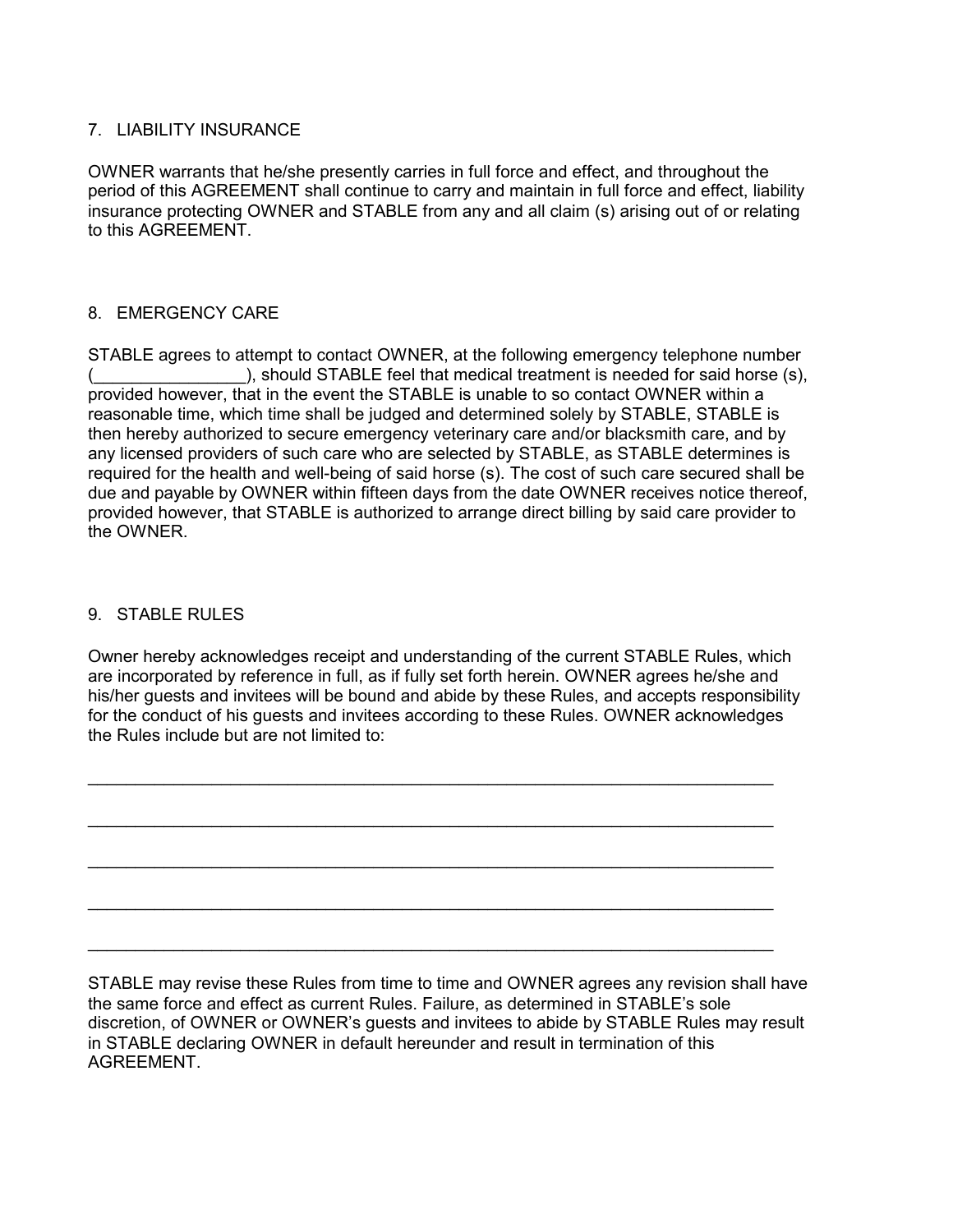## 10. DEFAULT

Either party may terminate this AGREEMENT for failure of the other party to meet any material terms of this AGREEMENT, including but not limited to item 9 Stable Rules. In the case of a default by one party, the other party shall have the right to recover legal fees and expenses, if any, incurred as a result of said default. Any payment due STABLE under this AGREEMENT shall be due and payable by the tenth day of the month and immediately in the event of termination. Failure to make any payment by said due date shall place OWNER in default hereunder. Acceptance by STABLE of any late payment shall not constitute a waiver of subsequent due dates or determinations of default.

#### 11. ASSIGNMENT

This AGREEMENT may not be assigned by OWNER without the express written consent of STABLE.

#### 12. NOTICE OF TERMINATION

OWNER agrees that thirty (30) days notice shall be given to STABLE as to the termination of this AGREEMENT.

## 13. RIGHT OF LIEN

OWNER is put on notice that STABLE has and may assert and exercise a right of lien, as provided for by the laws of the State of Cregon for any amount due for the board and keep of horse (s), and also for any storage or other charges due hereunder, and further agrees STABLE shall have the right, without process of law, to attach a lien to your horse (s) after two (2) months of non-payment or partial payment and STABLE can then sell horse (s) to recover its loss.

\_\_\_\_\_\_\_\_\_\_\_\_\_\_\_\_\_\_\_\_\_\_\_\_\_\_\_\_\_\_\_\_\_\_\_\_\_\_\_\_\_\_\_\_\_\_\_\_\_\_\_\_\_\_\_\_\_\_

\_\_\_\_\_\_\_\_\_\_\_\_\_\_\_\_\_\_\_\_\_\_\_\_\_\_\_\_\_\_\_\_\_\_\_\_\_\_\_\_\_\_\_\_\_\_\_\_\_\_\_\_\_\_\_\_\_\_

\_\_\_\_\_\_\_\_\_\_\_\_\_\_\_\_\_\_\_\_\_\_\_\_\_\_\_\_\_\_\_\_\_\_\_\_\_\_\_\_\_\_\_\_\_\_\_\_\_\_\_\_\_\_\_\_\_\_

15. Special Instructions to STABLE